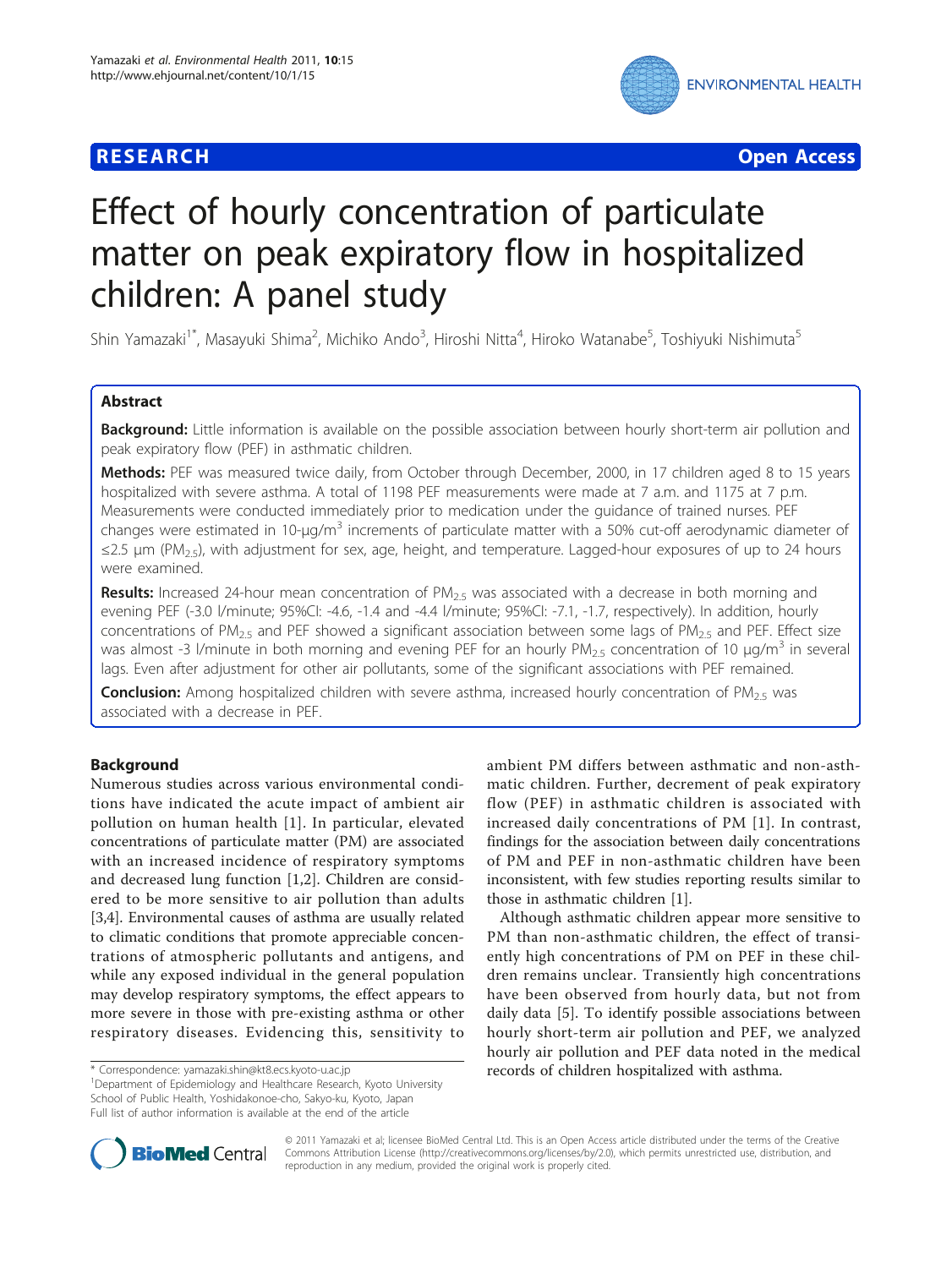# Methods

# **Subjects**

The subjects of this panel study were 17 children aged 8 to 15 years who had been physician-diagnosed with severe asthma and were hospitalized at Shimoshizu National Hospital, Yotsukaido City, Japan. Yotsukaido City is located east of the greater Tokyo metropolitan area, within 40 kilometers of central Tokyo. This national hospital was established as a sanatorium in 1897, and is presently used primarily to provide long-term medical treatment. No major roads or factories are present in the vicinity of the hospital. Its large premises include a school for sick children adjacent to the hospital. Because the children had poorly controlled asthma with frequent exacerbations, they were under long-term hospitalization for maintenance of asthma medication and therefore attended the school. They are permitted to go outside when their condition is stable. All of the subjects had an atopic disposition and received asthma medication, including inhaled corticosteroids. In October 2000, informed written consent was obtained from all the subjects and their parents. The study was approved by the Medical Ethics Committee of Shimoshizu National Hospital.

### Outcome measurement

PEF was evaluated twice daily in all children using an electronic spirometer (AS-300; Minato Medical Inc., Tokyo, Japan). Measurements were conducted at 7 a.m. and 7 p.m., immediately prior to medication, under the guidance of trained nurses. PEF data were collected from October 1, 2000 through December 24, 2000. PEF was monitored to assess the efficacy of treatment for asthma. Because the children did not usually exhale from full inspiration to the maximal expiratory position, parameters such as forced expiratory volume in one second or forced vital capacity were not regularly recorded.

#### Exposure assessment

Hourly concentrations of PM with a 50% cut-off aerodynamic diameter of  $\leq$ 2.5 µm (PM<sub>2.5</sub>) were measured using an R&P TEOM-1400 (Rupprecht & Patashnick Co. Inc., Albany, NY) located at a monitoring station next to the hospital, at residential area. Data on hourly concentrations of nitrogen dioxide  $(NO<sub>2</sub>)$  and photochemical oxidants (Ox) measured at the monitoring station were obtained from the Chiba Prefectural Government. Local temperature data were obtained from the Japan Meteorological Agency. Concentrations of  $NO<sub>2</sub>$  were measured by colorimetry using the Saltzman reagent method, while those of Ox were measured by absorption spectrophotometry using a neutral potassium iodide solution method according to guidelines of the Japanese Ministry of Environment. It is recognized that concentrations of Ox are nearly equivalent to those of ozone.

### Statistical methods

The association between hourly concentration of air pollutants and PEF was analyzed used Generalized Estimating Equations (GEE) [[6](#page-8-0)]. We estimated the change in PEF by 10-μg/m<sup>3</sup> increments in  $PM_{2.5}$  with adjustment for sex, age, height at baseline survey, temperature at the time PEF was measured, day of the week and temporal trends (single-pollutant model). This basic model included sex, age, height and confounders selected on the basis of previous findings. We also estimated the change in PEF by 10- $\mu$ g/m<sup>3</sup> increments in PM<sub>2.5</sub> adjusted for hourly concentration of Ox, which was measured at the same time as  $PM<sub>2.5</sub>$ , and the variables described above (2-pollutant model), and adjusted for hourly concentrations of  $NO<sub>2</sub>$  and  $Ox$  measured at the same time as  $PM_{2.5}$ , as well as the variables above (3-pollutant model). Lagged-hour exposures of up to 24 hours were examined. For example, lag 12 for the PEF measured at 7 a.m. referred to the concentration of air pollutants during the period from 6 to 7 p.m. on the previous day, and lag 0 referred to the period from 6 to 7 a.m. on the same day. We also estimated previous 24-hour mean concentrations of air pollutants and PEF. Moreover, we also examined other air pollutants such as  $NO<sub>2</sub>$  and Ox and PEF using a single-pollutant model and a 3-pollutant model.

Associations were estimated by GEE using the GENMOD procedure of SAS release 9.1 (SAS Institute, Inc., Cary, NC, USA). All tests were two-tailed, and alpha was set at 0.05. Changes in PEF and their 95% confidence intervals (CIs) were estimated.

# Results

Among the 17 asthmatic children, 1198 PEF measurements were conducted at 7 a.m. and 1175 at 7 p.m., giving an average of 70 morning and 69 evening measurements per child (Table [1\)](#page-2-0). Table [1](#page-2-0) also shows mean, minimum, and maximum PEF of each subject. Hourly mean concentrations of air pollutants at 7 a.m., 1 p.m., 7 p.m., and 1 a.m. are shown in Table [2.](#page-2-0) Correlations among these air pollutants are shown in Table [3.](#page-3-0) A longitudinal chart of hourly concentrations of  $PM_{2.5}$  (A), NOx (B), and Ox (C), and hourly temperature and relative humidity (D) is shown in Figure [1](#page-3-0).

# Association between hourly concentration of  $PM<sub>2.5</sub>$  and PEF in the morning

Figure [2A](#page-4-0) shows the association between hourly concentration of  $PM_{2.5}$  and PEF at 7 a.m. using the singlepollutant model. A decline in PEF at 7 a.m. was associated with the hourly concentration of  $PM_{2.5}$  during the period from lag 15-hour to lag 4-hour, i.e., the period from 3 p.m. of the previous day to 3 a.m. of the same day in which PEF was measured. The largest effect size was -3.14 liters/minute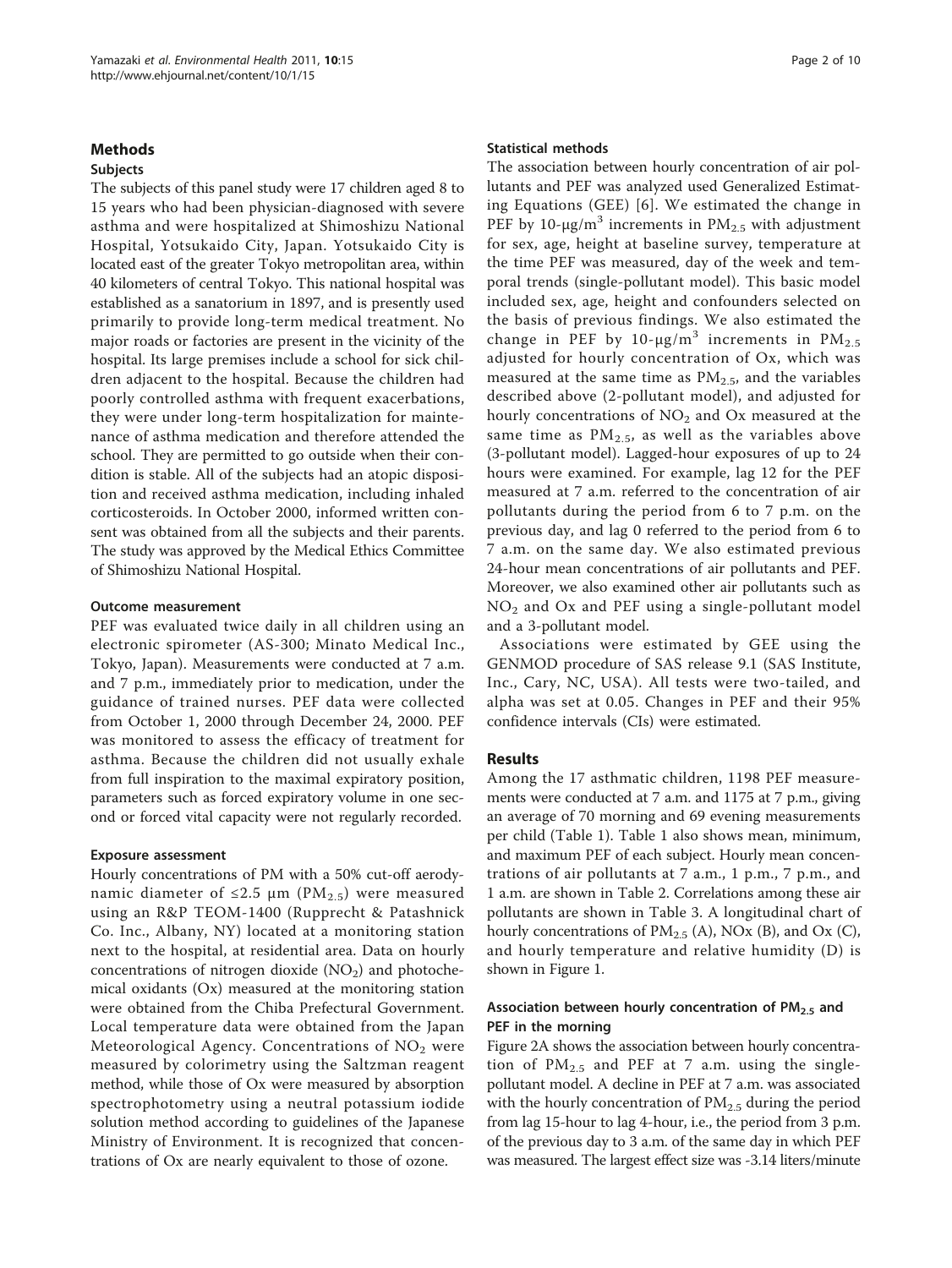| Sex  | Age               | Height | Weight | Number of PEF measurements |        | <b>PEF</b> |          |          |
|------|-------------------|--------|--------|----------------------------|--------|------------|----------|----------|
|      |                   |        |        | 7 a.m.                     | 7 p.m. | mean       | max      | min      |
|      | years             | cm     | kg     | n                          | n      | l/minute   | l/minute | l/minute |
| Boy  | 8                 | 119.0  | 20.3   | 64                         | 67     | 217.6      | 329      | 105      |
| Boy  | 9                 | 133.2  | 33.3   | 58                         | 63     | 250.6      | 326      | 138      |
| Boy  | 9                 | 136.7  | 32.3   | 67                         | 70     | 260.9      | 436      | 142      |
| Boy  | 10 <sup>°</sup>   | 137.0  | 33.3   | 72                         | 72     | 305.9      | 434      | 219      |
| Boy  | 10 <sup>°</sup>   | 138.3  | 28.6   | 68                         | 65     | 198.2      | 358      | 130      |
| Boy  | 10 <sup>°</sup>   | 130.8  | 25.7   | 70                         | 67     | 301.9      | 427      | 126      |
| Boy  | 11                | 134.5  | 29.3   | 72                         | 71     | 232.5      | 349      | 106      |
| Boy  | 11                | 145.3  | 35.9   | 77                         | 74     | 288.0      | 415      | 123      |
| Boy  | $12 \overline{ }$ | 163.0  | 53.7   | 65                         | 66     | 473.1      | 669      | 386      |
| Boy  | 12                | 134.5  | 30.2   | 66                         | 68     | 296.1      | 382      | 160      |
| Boy  | 13                | 160.4  | 46.3   | 77                         | 70     | 378.7      | 450      | 281      |
| Boy  | 14                | 164.0  | 56.9   | 77                         | 74     | 505.3      | 692      | 193      |
| Boy  | 15                | 170.5  | 51.7   | 81                         | 75     | 399.6      | 530      | 181      |
| Boy  | 15                | 163.2  | 60.0   | 68                         | 61     | 459.6      | 561      | 301      |
| Girl | 10 <sup>°</sup>   | 139.1  | 31.4   | 73                         | 72     | 294.2      | 397      | 188      |
| Girl | 12                | 152.5  | 51.5   | 70                         | 71     | 351.4      | 474      | 214      |
| Girl | $12 \overline{ }$ | 147.2  | 41.8   | 73                         | 69     | 241.9      | 319      | 145      |
| Mean | 11                | 145.2  | 39.0   | 71                         | 69     | 320.9      |          |          |

<span id="page-2-0"></span>Table 1 Age, height, weight, mean peak expiratory flow (PEF), and number of PEF measurements for each subject

(l/minute) (95% CI: -4.09, -2.20) for an hourly  $PM_{2.5}$  concentration of 10 μg/m<sup>3</sup> between 11 p.m. and 12 p.m. on the previous night (lag 7-hour). Some of the significant associations remained even after adjustment for other air pollutants using the multi-pollutant model (Figure [2B](#page-4-0) and Figure [2C](#page-4-0)).

# Association between hourly concentration of  $PM<sub>2.5</sub>$  and PEF in the evening

Figure [3A](#page-4-0) shows the association between hourly concentration of  $PM_{2.5}$  and PEF at 7 p.m. using the singlepollutant model. A decline in PEF at 7 p.m. was associated with the hourly concentration of  $PM_{2.5}$  during the period from lag 3-hour to lag 0-hour, i.e., the period from 3 p.m. to 7 p.m. of the same day on which PEF was measured. The largest effect size was -3.06 l/ minute (95% CI: -4.72, -1.41) for an hourly  $PM_{2.5}$  concentration of 10 μg/m<sup>3</sup> between 4 p.m. and 5 p.m. (lag 2-hour). This association was also seen during the period from lag 23-hour to lag 12-hour, i.e., the period from 7 p.m. of the previous day to 7 a.m. of the same day in which PEF were measured. Some of these significant associations remained on use of the 2-pollutant model (Figure [3B\)](#page-4-0).

# Association between 24-hour concentration of  $PM<sub>2.5</sub>$ and PEF

When we estimated the association between 24-hour concentration of  $PM_{2.5}$  and PEF, we observed a significant association in the single-pollutant model in both the morning and evening (-2.96 l/minute (95% CI: -4.55,

|  |  | Table 2 Hourly mean concentration of air pollutants |  |  |  |
|--|--|-----------------------------------------------------|--|--|--|
|--|--|-----------------------------------------------------|--|--|--|

| $19002 + 110911$ intern tonttinually at an politically |               |                                        |        |                                    |        |                                                       |        |                                     |        |
|--------------------------------------------------------|---------------|----------------------------------------|--------|------------------------------------|--------|-------------------------------------------------------|--------|-------------------------------------|--------|
|                                                        |               | Morning<br>$(6$ a.m. through $7$ a.m.) |        | Noon<br>$(12 p.m.$ through 1 p.m.) |        | Evening<br>$(6 \text{ p.m.}$ through $7 \text{ p.m.}$ |        | Night<br>$(12 a.m.$ through 1 a.m.) |        |
|                                                        |               |                                        |        |                                    |        |                                                       |        |                                     |        |
|                                                        |               | Mean                                   | (SD)   | Mean                               | (SD)   | Mean                                                  | (SD)   | Mean                                | (SD)   |
| $PM_{25}$                                              | $(\mu q/m^3)$ | 24.0                                   | (17.6) | 26.9                               | (21.4) | 30.0                                                  | (22.0) | 25.8                                | (17.6) |
| Ox.                                                    | (ppb)         | 8.3                                    | (6.8)  | 23.3                               | (12.3) | 13.1                                                  | (9.0)  | 9.1                                 | (7.6)  |
| NO <sub>2</sub>                                        | (ppb)         | 24.0                                   | (9.4)  | 22.2                               | (16.0) | 32.6                                                  | (12.8) | 28.3                                | (12.1) |
| Temperature                                            | (°C           | 10.1                                   | (5.6)  | 15.9                               | (5.0)  | 14.2                                                  | (4.6)  | 1.6                                 | (5.1)  |

PM2.5: Particulate matter with a 50% cut-off of aerodynamic diameter ≤2.5 μm.

NO2: Nitrogen dioxide.

Ox: Photochemical oxidants.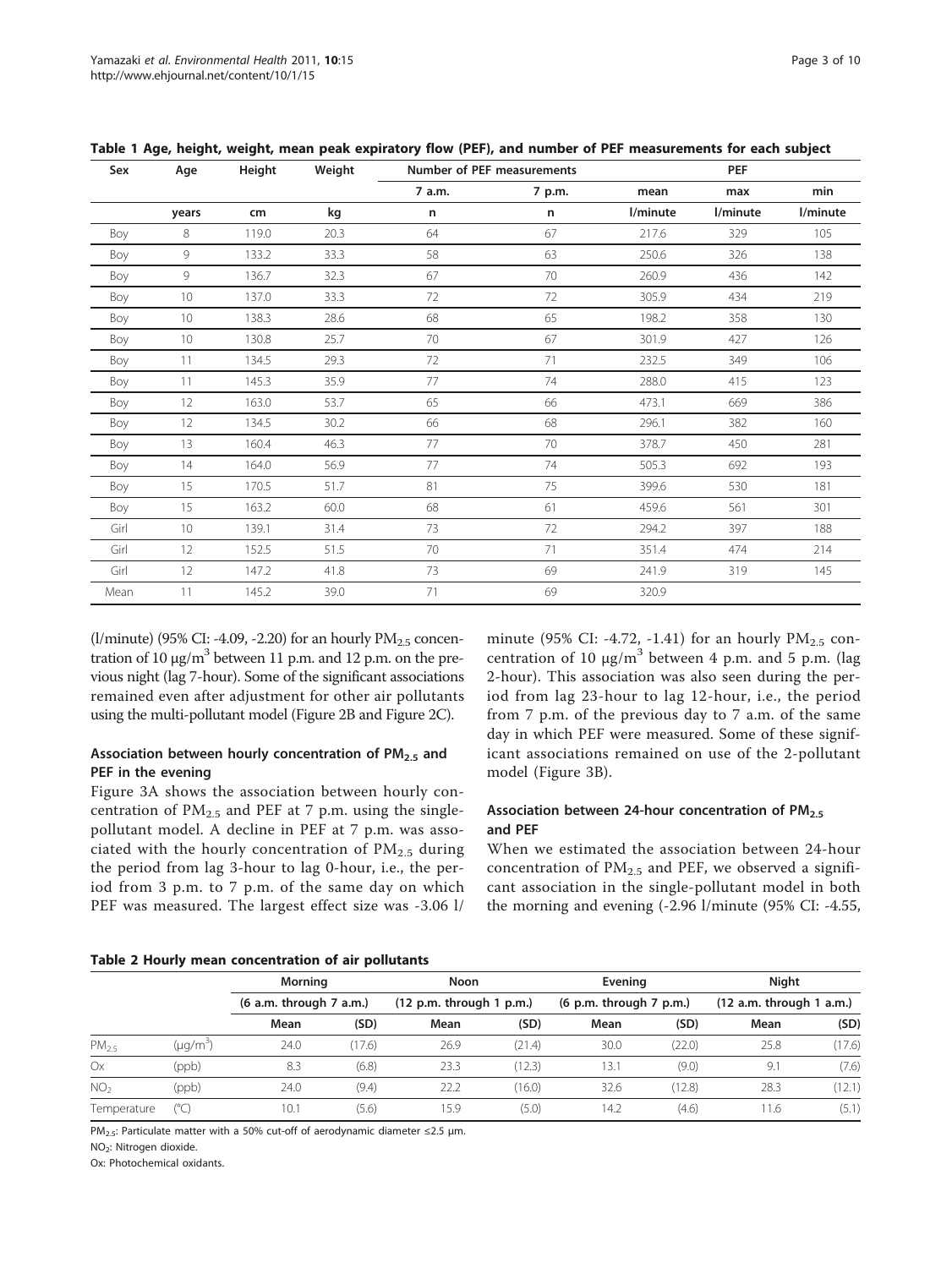|                | <b>Correlation coefficient</b> |                            |                                              |                            |  |  |  |
|----------------|--------------------------------|----------------------------|----------------------------------------------|----------------------------|--|--|--|
|                | Morning                        | Noon                       | Evening                                      | Night                      |  |  |  |
|                | $(6$ a.m. through $7$ a.m.)    | $(12 p.m.$ through 1 p.m.) | $(6 \text{ p.m.}$ through $7 \text{ p.m.}$ ) | $(12 a.m.$ through 1 a.m.) |  |  |  |
| $PM_{25} - Ox$ | $-0.44$                        | $-0.24$                    | $-0.27$                                      | $-0.40$                    |  |  |  |
| $NO2 - PM25$   | 0.54                           | 0.78                       | 0.62                                         | 0.56                       |  |  |  |
| $Ox - NO2$     | $-0.74$                        | $-0.53$                    | $-0.68$                                      | -0.72                      |  |  |  |

<span id="page-3-0"></span>Table 3 Correlation among air pollutants

PM<sub>2.5</sub>: Particulate matter with a 50% cut-off of aerodynamic diameter  $\leq$ 2.5 µm.

NO2: Nitrogen dioxide.

Ox: Photochemical oxidants.

-1.37) and -4.42 l/minute (95% CI: -7.11, -1.73) for a 24-hour mean  $\text{PM}_{2.5}$  concentration of 10  $\mu\text{g/m}^3$ , respectively) (Table [4\)](#page-5-0). These associations were also seen with the 2-pollutant and 3-pollutant models, but without statistical significance except for the 2-pollutant model.

# Association between hour concentrations of the other pollutants and PEF

We also show the association between hourly concentrations of other pollutants such as  $NO<sub>2</sub>$  and Ox and PEF using the single-pollutant model in Figure [4](#page-6-0). Increasing hourly concentrations of  $NO<sub>2</sub>$  were positively associated with declines in both morning and evening PEF, while increasing hourly concentrations of Ox were preventively associated with declines in both morning and evening PEF. When we used the 3-pollutant model, the association between Ox and PEF disappeared. In contrast, the association between  $NO<sub>2</sub>$  and PEF partially remained, even after adjustment for  $PM_{2.5}$  and Ox (Figure [5](#page-7-0)).

# Discussion

In this study in hospitalized children with severe asthma, we found a significant association between some lags of PM<sub>2.5</sub> and PEF using hourly concentrations of  $PM_{2.5}$  in a single pollutant model. Some of these significant associations remained after adjustment for other air pollutants. We also found an association between 24-hour mean concentration of  $PM<sub>2.5</sub>$  and PEF.

One strength of this study was that PEF was measured using an electronic spirometer under the guidance of trained nurses. PEF measurements might therefore have been more accurate than in previous studies, in most of which PEF was self-measured using a peak flow meter. In addition, our subjects were under long-term hospitalization and therefore likely maintained a more regular schedule than non-hospitalized subjects, which likely minimized the effects of unknown or unmeasurable confounders.

In this study, we found an association between  $PM_{2.5}$ and PEF in both the morning and evening using a single pollutant and a 2-pollutant model. However, this

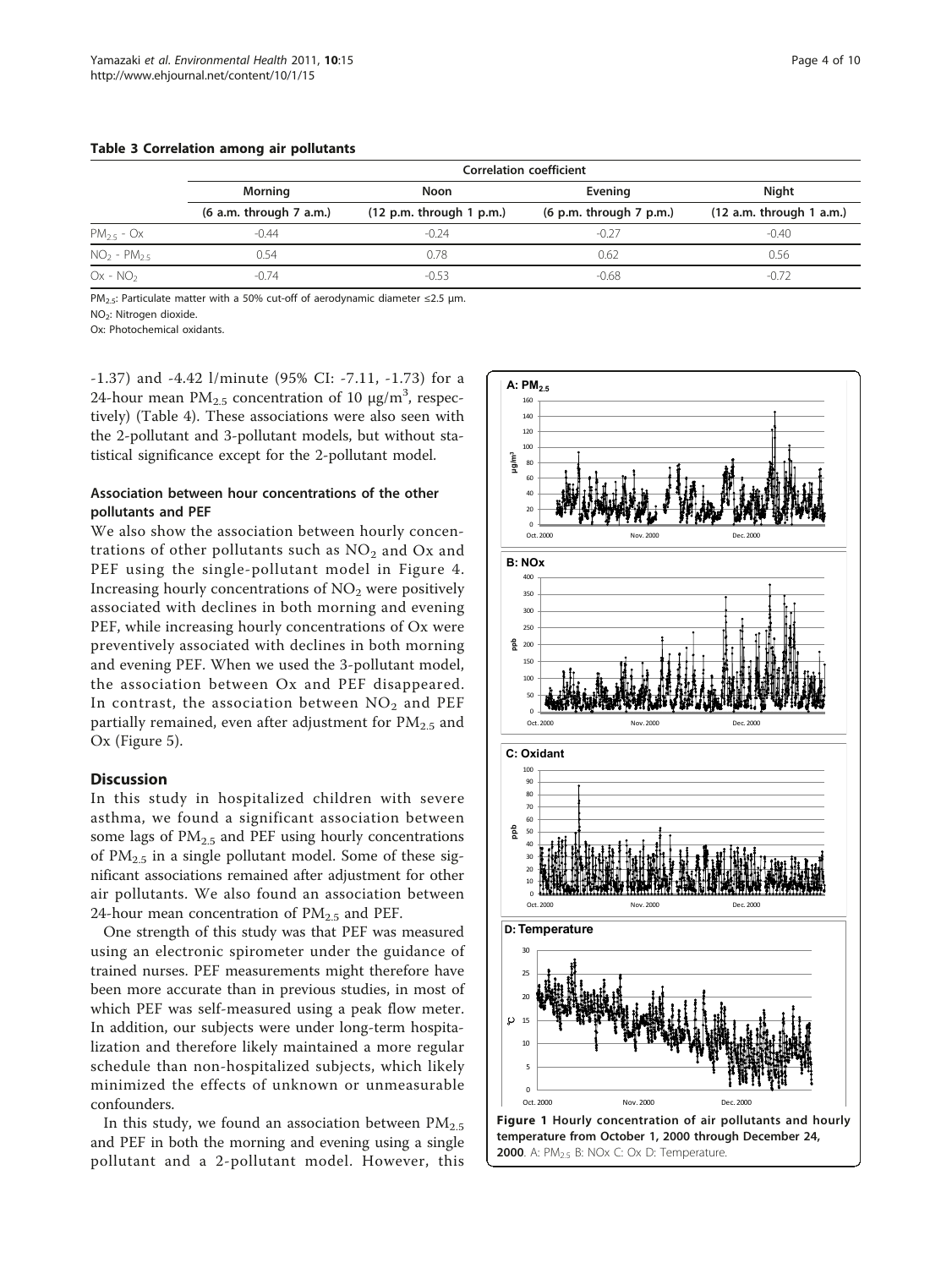<span id="page-4-0"></span>

association was not stable using a 3-pollutant model. Because the effect size of the results were closely similar, the reason for the loss of a significant association was likely the strong correlation between  $NO<sub>2</sub>$  and  $PM<sub>2.5</sub>$  in the evening and  $NO<sub>2</sub>$  and  $O<sub>X</sub>$  in the morning (Table [3\)](#page-3-0).

Similarly, we also found an association between 24-hour  $PM_{2.5}$  and PEF in both the morning and evening



using the single pollutant model. We speculate that the weakened association between 24-hour  $PM_{2.5}$  and PEF using the 2- and 3-pollutant models might have also been affected by the high correlation among air pollutants.

In this study the effect size of the results for morning and evening PEF were closely similar. Several previous studies have examined the association between PM and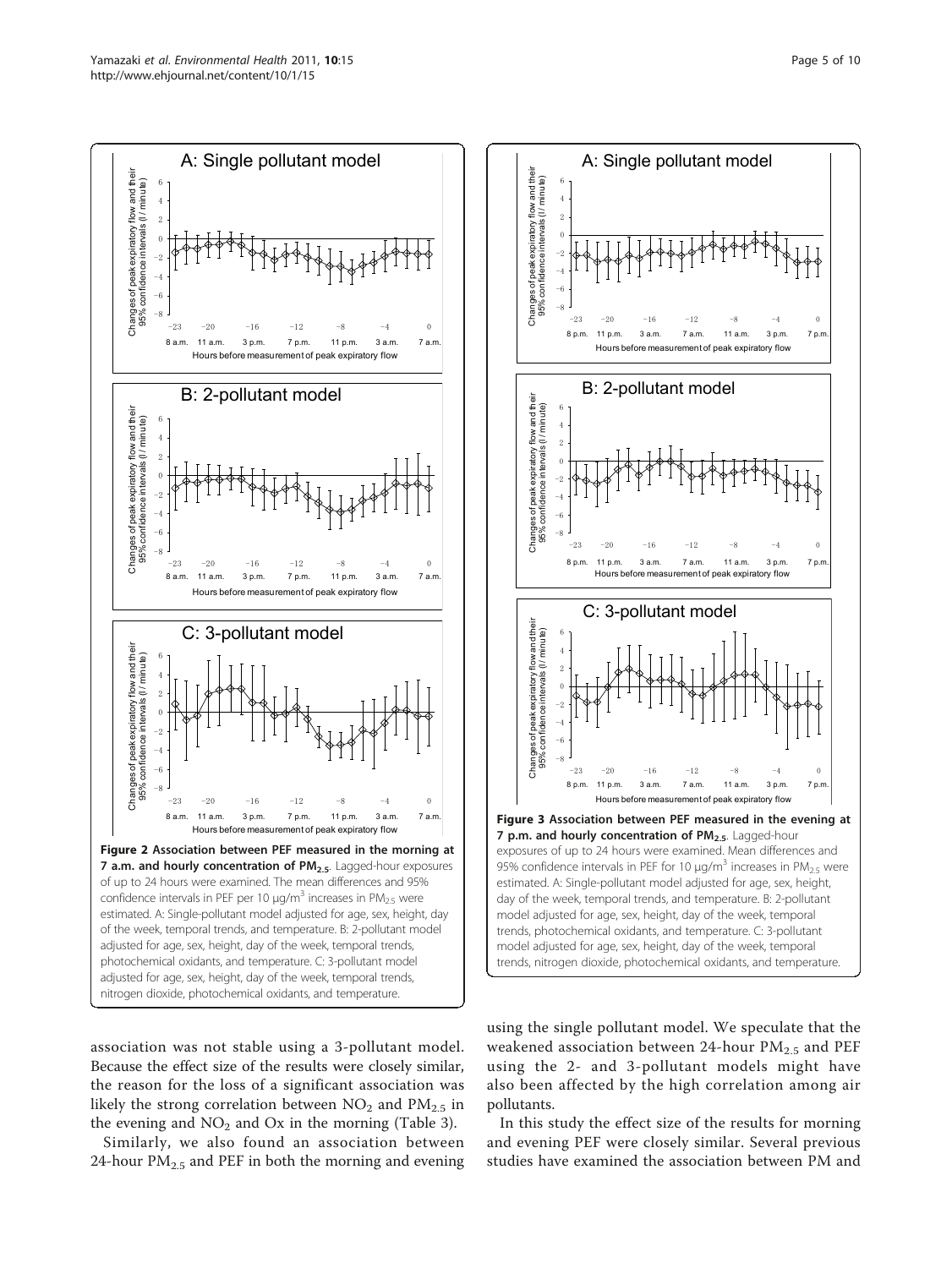|                         | Morning            |                  | Evening            |                  |  |  |
|-------------------------|--------------------|------------------|--------------------|------------------|--|--|
|                         | (PEF at $7$ a.m.)  |                  | (PEF at $7$ p.m.)  |                  |  |  |
|                         | Changes (I/minute) | $(95\%CI)$       | Changes (I/minute) | (95%Cl)          |  |  |
| Single pollutant model* | $-2.96$            | $(-4.55, -1.37)$ | $-4.42$            | $(-7.11, -1.73)$ |  |  |
| 2-pollutant model†      | $-2.52$            | $(-4.60, -0.44)$ | $-3.51$            | $(-6.37, -0.65)$ |  |  |
| 3-pollutant model‡      | $-1.59$            | $(-3.61, 0.43)$  | $-2.36$            | $(-7.59, 2.86)$  |  |  |

<span id="page-5-0"></span>Table 4 Change in peak expiratory flow (PEF) for a 24-hour concentration of PM<sub>2.5</sub> of 10  $\mu/m^3$ 

PM2.5: Particulate matter with a 50% cut-off of aerodynamic diameter ≤2.5 μm.

\*Adjusted for sex, age, height, day of the week, temporal trends and temperature.

†Adjusted for photochemical oxidant, sex, age, height, day of the week, temporal trends and temperature.

‡Adjusted for nitrogen dioxide, photochemical oxidant, sex, age, height, day of the week, temporal trends and temperature.

morning PEF/evening PEF. A previous panel study in children with chronic respiratory symptoms from March through April in Finland showed that the changes in morning and evening PEF for the inter-quartile range (14 μg/m<sup>3</sup>) of PM<sub>2.5</sub> on the previous day were -1.06 l/ minute ( $p < 0.05$ ) and -0.43 l/minute (not statistically significance [N.S.]), respectively [[7](#page-8-0)]. With respect to other PM, such as suspended PM (SPM), which is the concentration of PM with a 100% cut-off aerodynamic diameter of  $\leq 10 \mu m$ ; or PM<sub>10</sub>, which is the concentration of PM with a 50% cut-off aerodynamic diameter of ≤10 μm, their association with PEF has also been shown to be strong in the morning. A panel study of children with chronic respiratory symptoms in the Netherlands showed that the changes in morning and evening PEF for 10-μg/m<sup>3</sup> increases in  $PM_{10}$  were -0.41 l/minute (p < 0.05) and -0.28 l/minute (N.S.), respectively, in children in winter [[8](#page-8-0)]. A panel study of Mexican children with mild asthma showed that changes in morning and evening PEF for 20-μg/m<sup>3</sup> differences in PM<sub>10</sub> were -1.37 l/ minute (N.S.) and -0.53 l/minute (N.S.), respectively, in April through July and November through February [[9](#page-8-0)]. A panel study of children with asthmatic symptoms in Finland showed that the changes in morning and evening PEF for the inter-quartile range (13  $\mu$ g/m $^3)$  of PM $_{10}$  on the same day were -0.73 l/minute (N.S.) and -0.09 l/minute (N.S.), respectively, from February through April [[10](#page-9-0)]. A panel study of children with chronic respiratory symptoms in Finland showed that the changes in morning and evening PEF for the inter-quartile range (31 μg/  $\text{m}^3$ ) of PM<sub>10</sub> on the previous day were -1.01 l/minute (N. S.) and -0.33 l/minute (N.S.), respectively, in March through April [[7\]](#page-8-0). On the other hand, A large-scale panel study in European countries examined daily concentrations of  $PM_{10}$  and PEF in children with chronic respiratory symptoms in winter, and showed changes in morning and evening PEF for  $10-\mu g/m^3$  increases in PM<sub>10</sub> of 0.01 l/minute (N.S.) and -0.06 l/minute (p < 0.05), respectively [[11](#page-9-0)]. The authors speculated that results patterns on morning/evening PEF changes which were associated with air pollution were not clear. In

most of these previous studies, the associations were evaluated using a single pollutant model.

A Japanese panel study showed that the change in morning PEF for a  $10-\mu g/m^3$  increase in the 3-hour concentration of SPM measured at 2 a.m. to 5 a.m. on the same day was -0.76 l/minute ( $p < 0.05$ ) among children with asthma in April through September using a single pollutant model [\[4\]](#page-8-0). These results were robust after adjustment for  $NO<sub>2</sub>$  and ozone. This study also found that declines in evening PEF were weakly associated with increasing 3-hour concentrations of SPM, albeit without statistical significance. On the other hand, when the association was examined in October through March, an increase in SPM was not associated with a decline in PEF. We speculate that the reason for this is the high correlation among air pollutants in the winter.

It seems that both morning and evening PEF were associated with concentrations of  $PM_{2.5}$  from 5 p.m. to 5 a.m. (Figure [2A](#page-4-0) and Figure [3A](#page-4-0)). We speculate that one reason for this is that exposure measurement during the night would be more representative of exposure to air pollutants, because this time point might be less influenced by the children's activity or the chance of local sources of pollution such as automobile traffic outside the window where the monitor placed. Another reason might be differences in correlations among air pollutants at night from those in the day (Table [3](#page-3-0)).

With respect to other pollutants, increasing hourly concentrations of  $NO<sub>2</sub>$  were positively associated with declines in PEF using the single-pollutant model, and increasing hourly concentrations of Ox were preventively associated with declines in PEF. Use of the 3-pollutant model resulted in the loss of the association between Ox and PEF. On the other hand, the association between  $NO<sub>2</sub>$  and PEF remained, even after adjusted for  $PM_{2.5}$  and Ox. One explanation of these results is the negative correlation between  $NO<sub>2</sub>$ and Ox (Table [3\)](#page-3-0). Because high correlations were also seen between  $NO<sub>2</sub>$  and  $PM<sub>2.5</sub>$  (r = 0.54 - 0.76) (Table [3](#page-3-0)), results from multi-pollutant model were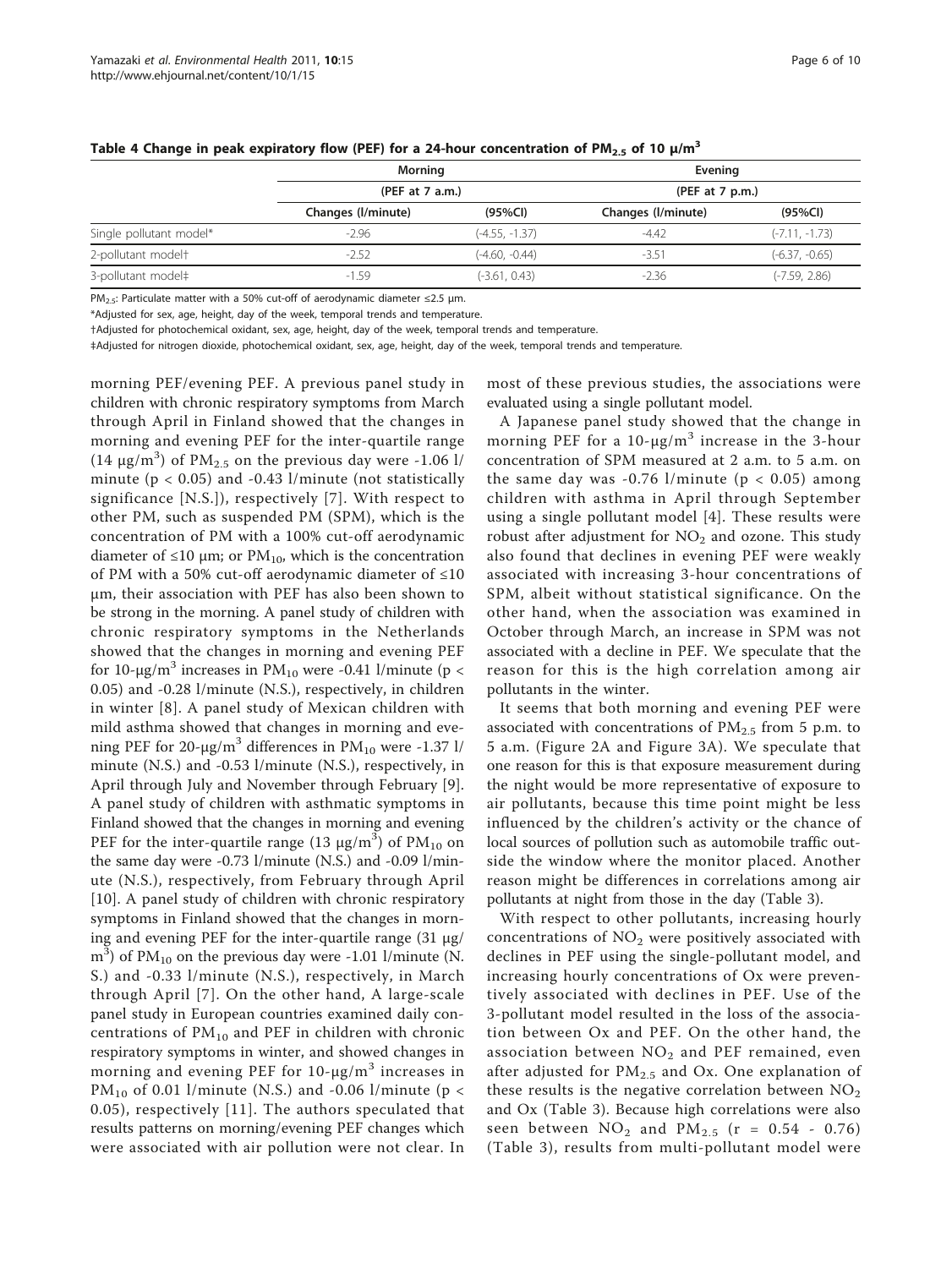<span id="page-6-0"></span>Yamazaki et al. Environmental Health 2011, 10:15 http://www.ehjournal.net/content/10/1/15



estimated using single pollutant model adjusted for age, sex, height, day of the week, temporal trends, and temperature. A: Association between PEF measured in the morning at 7 a.m. and hourly concentration of NO<sub>2</sub>. B: Association between PEF measured in the evening at 7 p.m. and hourly concentration of NO<sub>2</sub>. C: Association between PEF measured in the morning at 7 a.m. and hourly concentration of Ox. D: Association between PEF measured in the evening at 7 p.m. and hourly concentration of Ox.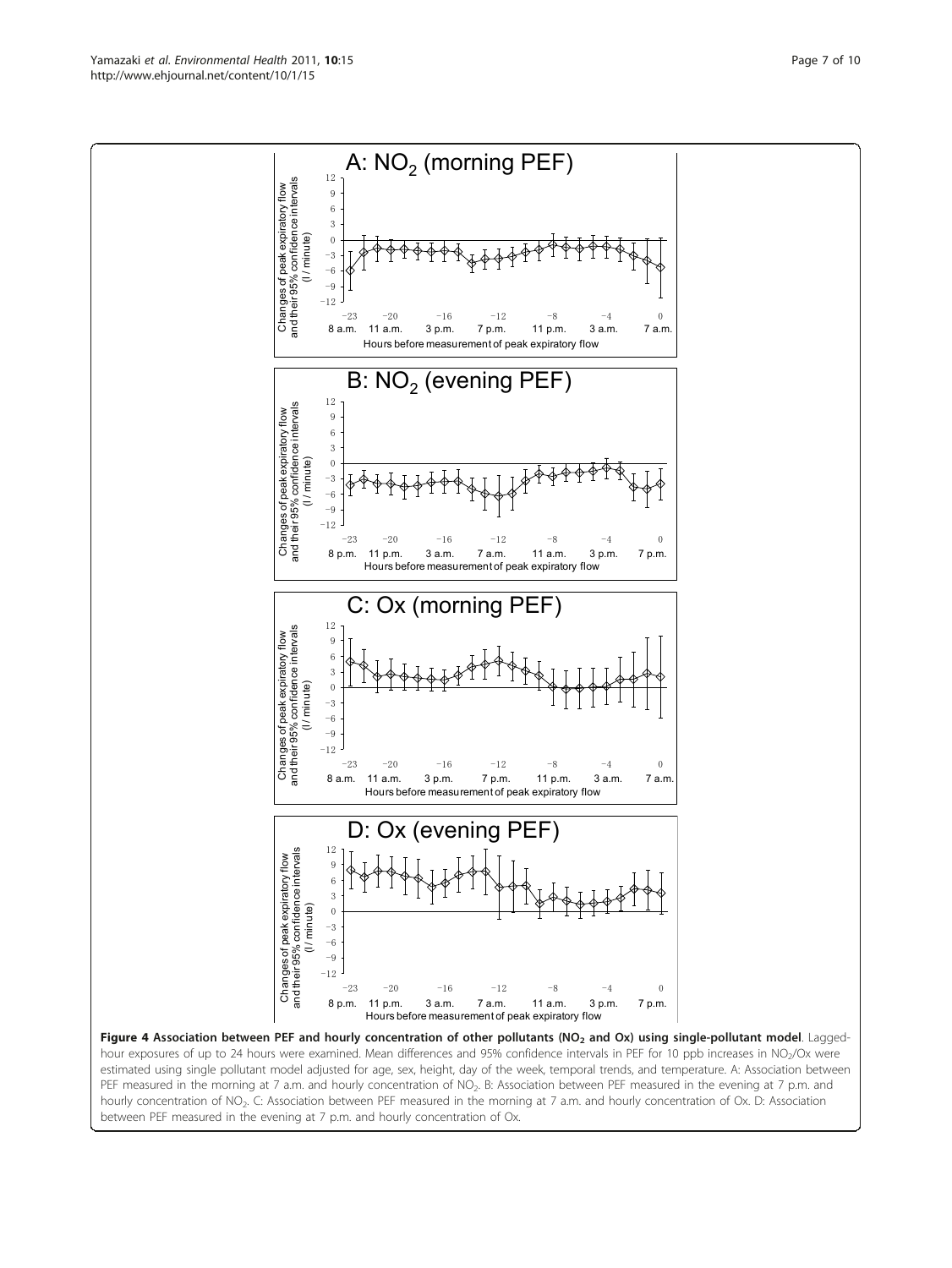<span id="page-7-0"></span>Yamazaki et al. Environmental Health 2011, 10:15 http://www.ehjournal.net/content/10/1/15



estimated using 3-pollutant model adjusted for age, sex, height, day of the week, temporal trends, and temperature. A: Association between PEF measured in the morning at 7 a.m. and hourly concentration of NO<sub>2</sub>. B: Association between PEF measured in the evening at 7 p.m. and hourly concentration of NO<sub>2</sub>. C: Association between PEF measured in the morning at 7 a.m. and hourly concentration of Ox. D: Association between PEF measured in the evening at 7 p.m. and hourly concentration of Ox.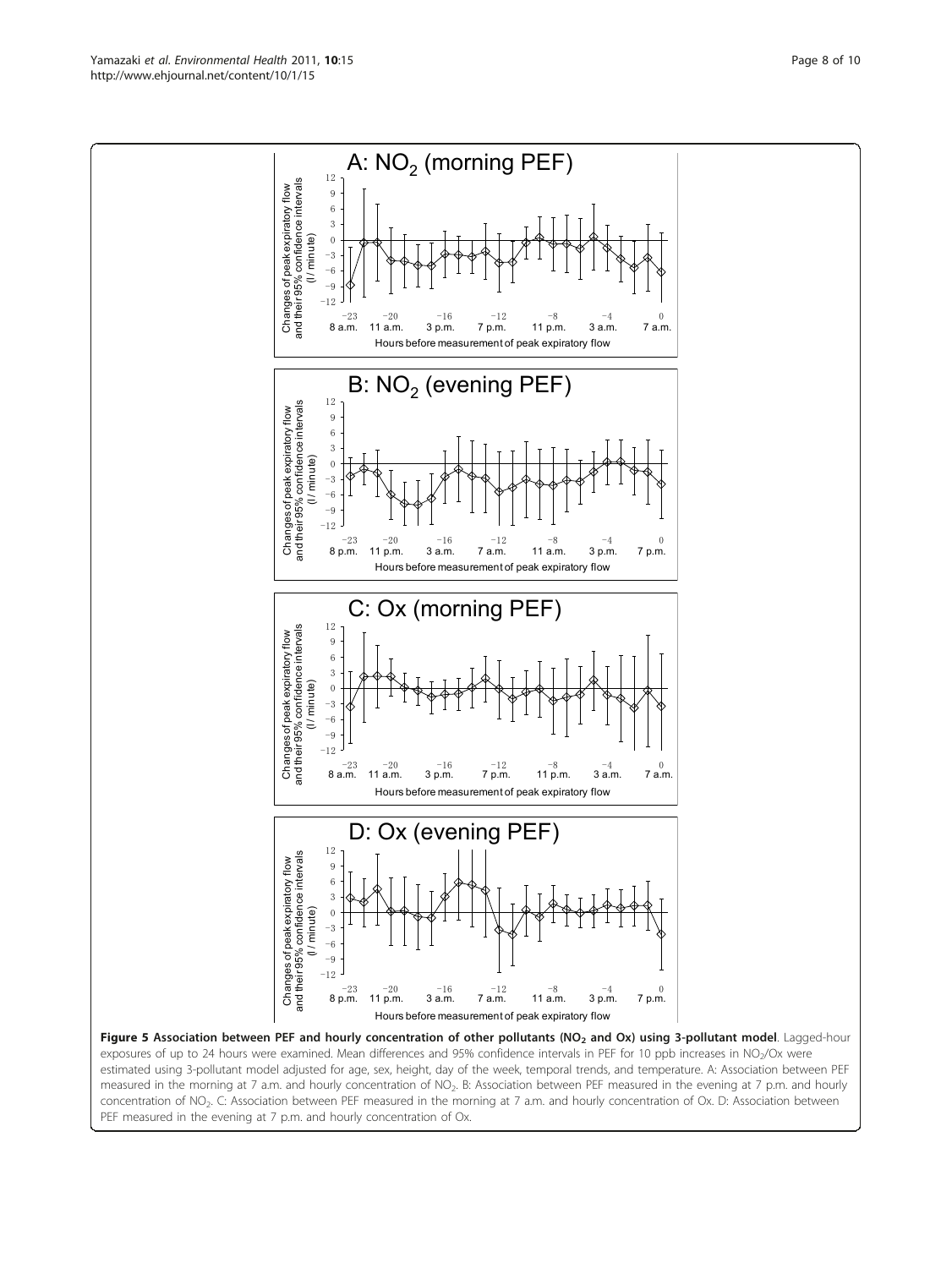<span id="page-8-0"></span>likely affected by multicollinearity, and it was difficult to clarify the independent effects of  $NO<sub>2</sub>$  and  $PM<sub>2.5</sub>$ on PEF. Both might have come from the same sources and been subject to the same meteorological conditions. A comprehensive understanding of the complex association between air pollutants and PEF awaits further study.

## Limitations

The results of this study should be viewed cautiously for several reasons. First, the small sample size and restriction of patients to those with severe asthma may have produced problems with external validity in the selection of subjects. The subjects of this study were hospitalized children with poorly controlled asthma and frequent exacerbations. Generalization of these results to other populations, such as children with mild asthma or hospitalized children with other diseases is likely difficult. Second, ambient concentrations of air pollution might have acted as surrogate measures of exposure to other agents or specific pollution sources that were, in fact, responsible for the observed association between  $PM_{2.5}$  and PEF. Third, we assessed the exposure level of air pollutants using data from the nearest fixed monitoring station from the hospital, and not individual exposure. Exposure level might therefore be biased. However, many studies in this field use air pollutant data from fixed monitoring stations. Subjects of this study were hospitalized children. During hospitalization, they had the opportunity to expose themselves to outdoor air. They went to school twice a day, morning and afternoon. The school was next to the hospital, requiring them to walk outdoors, and they also played outdoors after school. The hospital was not equipped with a central air conditioning system at the time the study was conducted, and hospital rooms were usually ventilated by opening windows. However, these individual exposure-related conditions were not quantified. Fourth, the model assumed that the effects of  $PM_{2.5}$  would be linear over the observed range of exposure.

In this study, we tested the association between air pollutants and PEF using multiple time lags in both single and multiple pollutant models, raising the possibility of issues with repeated significance testing. We did not attempt to counter this potential problem, however, considering instead that the elevated risks of air pollutants in this study should be demonstrated to the greatest extent possible in accordance with the precautionary principle.

#### Policy implications

The subjects were treated in hospital with medications which included inhaled corticosteroids. Even in this situation, we found large changes in PEF with increased  $PM_{2.5}$ . Efforts to prevent the exacerbation of asthma due to air pollution should focus on air-quality standards for particulate matter based on not only on 24-hour mean concentrations but also hourly data.

# Conclusion

Among hospitalized children with severe asthma, increased hourly concentrations of  $PM_{2.5}$  were associated with a decrease in PEF.

#### Abbreviations

CI: confidence interval; GEE: Generalized Estimating Equations; NO<sub>2</sub>: nitrogen dioxide; Ox: photochemical oxidants; PEF: peak expiratory flow; PM: particulate matter; PM<sub>10</sub>: particulate matter with a 50% cut-off aerodynamic diameter of ≤10  $\mu$ m; PM<sub>2.5</sub>: particulate matter with a 50% cut-off aerodynamic diameter of ≤2.5 μm; SPM: suspended particulate matter.

#### Acknowledgements

This study was funded by the Japanese Ministry of the Environment.

#### Author details

<sup>1</sup>Department of Epidemiology and Healthcare Research, Kyoto University School of Public Health, Yoshidakonoe-cho, Sakyo-ku, Kyoto, Japan. 2 Department of Public Health, Hyogo College of Medicine, 1-1 Mukogawacho, Nishinomiya, Japan. <sup>3</sup>Department of Respirology, Graduate School of Medicine, Chiba University, 1-8-1 Inohana, Chuo-ku, Chiba, Japan. 4 Environmental Health Science Division, National Institute for Environmental Studies, 16-2 Onogawa, Tsukuba, Japan. <sup>5</sup>Department of Pediatrics Shimoshizu National Hospital, 934-5 Shikawatashi, Yotsukaido, Japan.

#### Authors' contributions

MS and TN designed and initiated this study. MS, MA, HW and TN were responsible for collecting the clinical data. SY and HN were responsible for creating database and statistical analysis. SY and MS were responsible for writing the draft version of manuscript. All authors commented on approved the final manuscript.

#### Competing interests

The authors declare that they have no competing interests.

#### Received: 8 October 2010 Accepted: 10 March 2011 Published: 10 March 2011

#### References

- United States Environmental Protection Agency: Integrated Science Assessment for Particulate Matter (Final Report) 2009 [[http://cfpub.epa.gov/](http://cfpub.epa.gov/ncea/cfm/recordisplay.cfm?deid=216546) [ncea/cfm/recordisplay.cfm?deid=216546](http://cfpub.epa.gov/ncea/cfm/recordisplay.cfm?deid=216546)], [Online] Available at: Accessed on October 8, 2010.
- 2. Ward DJ, Ayres JG: [Particulate air pollution and panel studies in children:](http://www.ncbi.nlm.nih.gov/pubmed/15031404?dopt=Abstract) [a systematic review.](http://www.ncbi.nlm.nih.gov/pubmed/15031404?dopt=Abstract) Occup Environ Med 2004, 61:e13.
- 3. Pope CA, Dockery DW: [Acute health effects of PM10 pollution on](http://www.ncbi.nlm.nih.gov/pubmed/1586057?dopt=Abstract) [symptomatic and asymptomatic children.](http://www.ncbi.nlm.nih.gov/pubmed/1586057?dopt=Abstract) Am Rev Respir Dis 1992, 145:1123-1128.
- 4. Odajima H, Yamazaki S, Nitta H: [Decline in peak expiratory flow according](http://www.ncbi.nlm.nih.gov/pubmed/18951228?dopt=Abstract) [to hourly short-term concentration of particulate matter in asthmatic](http://www.ncbi.nlm.nih.gov/pubmed/18951228?dopt=Abstract) [children.](http://www.ncbi.nlm.nih.gov/pubmed/18951228?dopt=Abstract) Inhal Toxicol 2008, 20:1263-1272.
- 5. Shoji H, Tsukatani T: Statistical model of air pollutant concentration and its application to the air quality standards. Atmos Environ 1973, 7:485-501.
- 6. Liang KY, Zenger SL: Longitudinal data analysis using generalized linear models. Biometrika 1986, 73:13-22.
- 7. Tiittanen P, Timonen KL, Ruuskanen J, Mirme A, Pekkanen J: [Fine](http://www.ncbi.nlm.nih.gov/pubmed/10065666?dopt=Abstract) [particulate air pollution, resuspended road dust and respiratory health](http://www.ncbi.nlm.nih.gov/pubmed/10065666?dopt=Abstract) [among symptomatic children.](http://www.ncbi.nlm.nih.gov/pubmed/10065666?dopt=Abstract) Eur Respir J 1999, 13:266-273.
- 8. Roemer W, Hoek G, Brunekreef B: [Effect of ambient winter air pollution](http://www.ncbi.nlm.nih.gov/pubmed/8420404?dopt=Abstract) [on respiratory health of children with chronic respiratory symptoms.](http://www.ncbi.nlm.nih.gov/pubmed/8420404?dopt=Abstract) Am Rev Respir Dis 1993, 147:118-124.
- 9. Romieu I, Meneses F, Ruiz S, Huerta J, Sienra JJ, White M, Etzel R, Hernandez M: [Effects of intermittent ozone exposure on peak expiratory](http://www.ncbi.nlm.nih.gov/pubmed/9546760?dopt=Abstract)